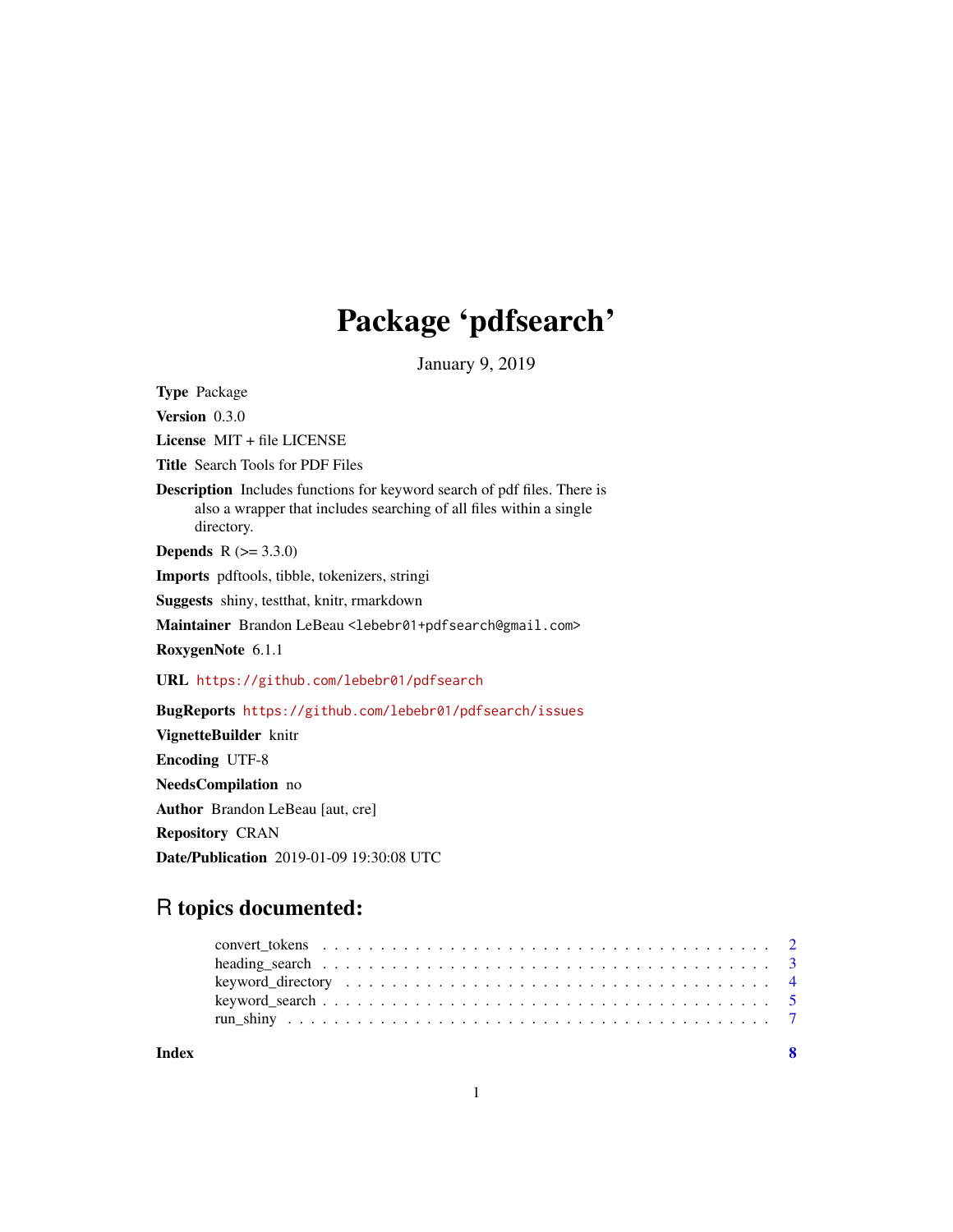<span id="page-1-1"></span><span id="page-1-0"></span>convert\_tokens *Ability to tokenize words.*

#### Description

Ability to tokenize words.

#### Usage

```
convert_tokens(x, path = FALSE, split_pdf = FALSE,
  remove_hyphen = TRUE, token_function = NULL)
```
#### Arguments

| x             | The text of the pdf file. This can be specified directly or the pdftools package is<br>used to read the pdf file from a file path. To use the pdftools, the path argument<br>must be set to TRUE.                                                                                          |
|---------------|--------------------------------------------------------------------------------------------------------------------------------------------------------------------------------------------------------------------------------------------------------------------------------------------|
| path          | An optional path designation for the location of the pdf to be converted to text.<br>The pdftools package is used for this conversion.                                                                                                                                                     |
| split_pdf     | TRUE/FALSE indicating whether to split the pdf using white space. This would<br>be most useful with multicolumn pdf files. The split_pdf function attempts to<br>recreate the column layout of the text into a single column starting with the left<br>column and proceeding to the right. |
| remove_hyphen | TRUE/FALSE indicating whether hyphenated words should be adjusted to com-<br>bine onto a single line. Default is TRUE.                                                                                                                                                                     |
|               | token function This is a function from the tokenizers package. Default is the tokenize words<br>function.                                                                                                                                                                                  |

#### Value

A list of character vectors containing the tokens. More detail can be found looking at the documentation of the tokenizers package.

#### Examples

```
file <- system.file('pdf', '1610.00147.pdf', package = 'pdfsearch')
convert_tokens(file, path = TRUE)
```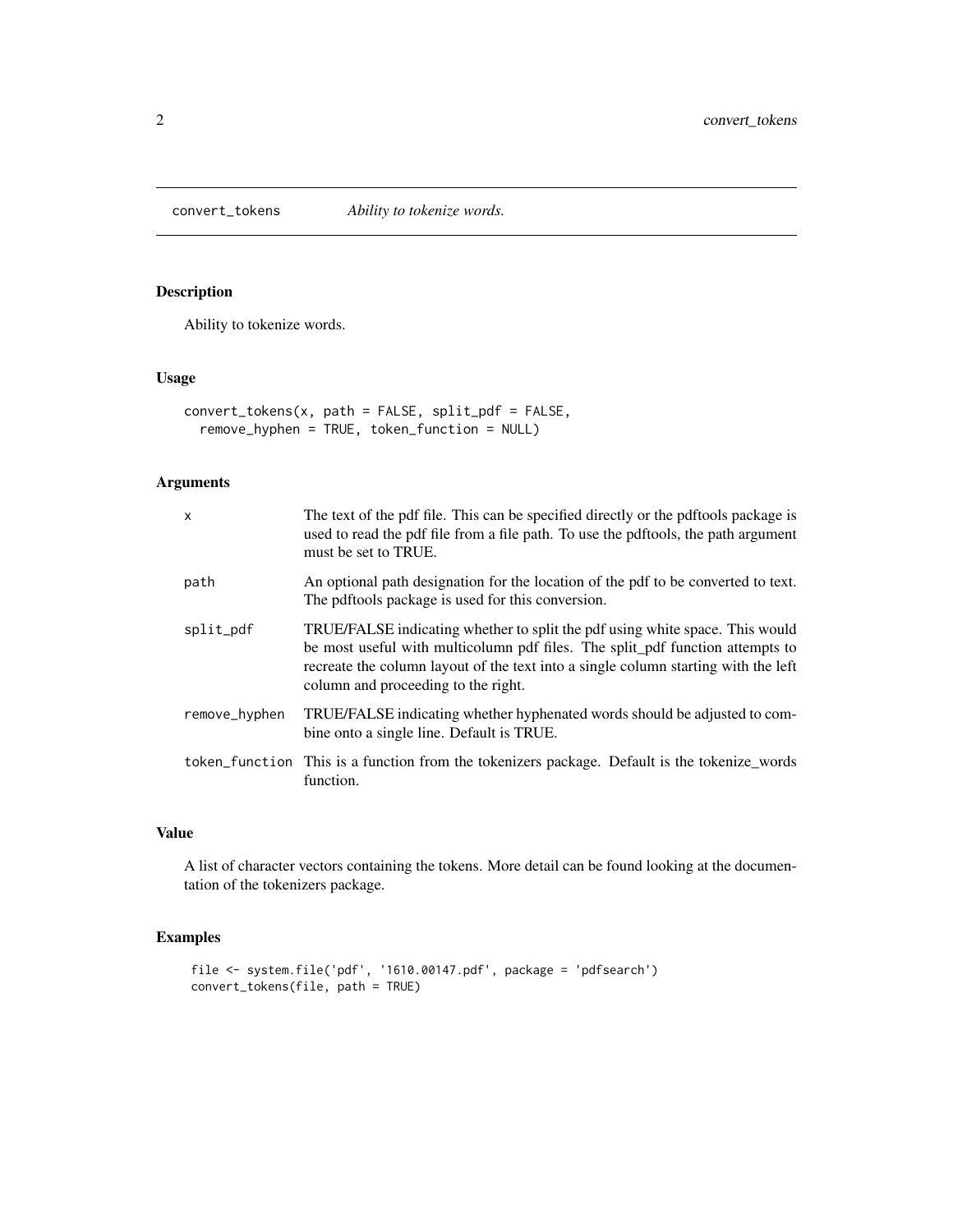<span id="page-2-1"></span><span id="page-2-0"></span>

#### Description

The ability to extract the location of the text and separate by sections. The function will return the headings with their location in the pdf.

#### Usage

```
heading_search(x, headings, path = FALSE, pdf_toc = FALSE,
  full_line = FALSE, ignore_case = FALSE, split_pdf = FALSE,
  convert_sentence = FALSE)
```
#### Arguments

| $\times$         | Either the text of the pdf read in with the pdftools package or a path for the<br>location of the pdf file.                                                                                                                                                                                |  |
|------------------|--------------------------------------------------------------------------------------------------------------------------------------------------------------------------------------------------------------------------------------------------------------------------------------------|--|
| headings         | A character vector representing the headings to search for. Can be NULL if<br>$pdf\_toc = TRUE$ .                                                                                                                                                                                          |  |
| path             | An optional path designation for the location of the pdf to be converted to text.<br>The pdftools package is used for this conversion.                                                                                                                                                     |  |
| pdf_toc          | TRUE/FALSE whether the pdf_toc function should be used from the pdf tools<br>package. This is most useful if the pdf has the table of contents embedded within<br>the pdf. Must specify path $=$ TRUE if pdf_toc $=$ TRUE.                                                                 |  |
| full_line        | TRUE/FALSE indicating whether the headings should reside on their own line.<br>This can create problems with multiple column pdfs.                                                                                                                                                         |  |
| ignore_case      | TRUE/FALSE/vector of TRUE/FALSE, indicating whether the case of the key-<br>word matters. Default is FALSE meaning that case of the headings keywords<br>are literal. If a vector, must be same length as the headings vector.                                                             |  |
| split_pdf        | TRUE/FALSE indicating whether to split the pdf using white space. This would<br>be most useful with multicolumn pdf files. The split_pdf function attempts to<br>recreate the column layout of the text into a single column starting with the left<br>column and proceeding to the right. |  |
| convert_sentence |                                                                                                                                                                                                                                                                                            |  |
|                  | TRUE/FALSE indicating if individual lines of PDF file should be collapsed into<br>a single large paragraph to perform keyword searching. Default is FALSE                                                                                                                                  |  |

#### Examples

```
file <- system.file('pdf', '1501.00450.pdf', package = 'pdfsearch')
heading_search(file, headings = c('abstract', 'introduction'),
  path = TRUE)
```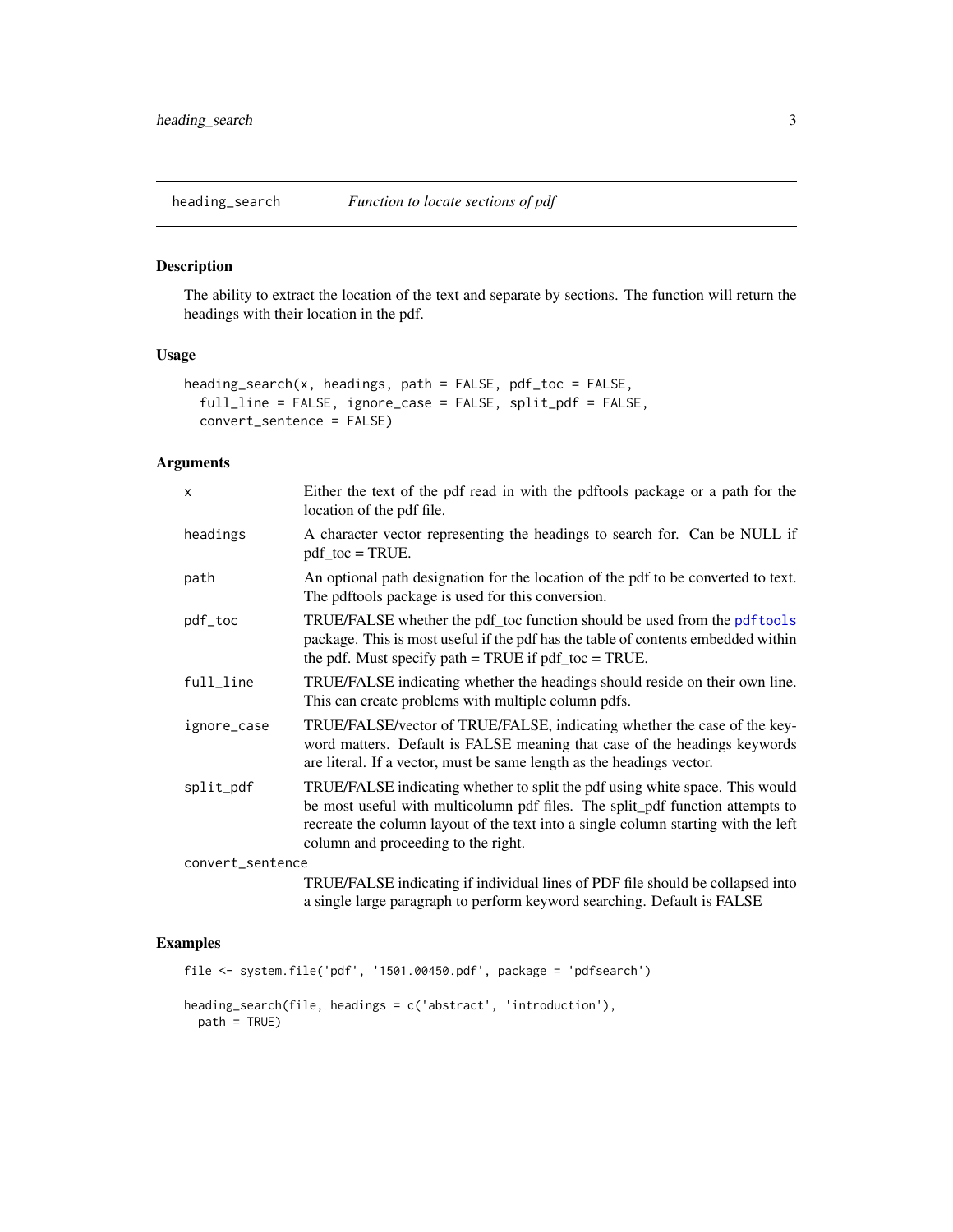<span id="page-3-0"></span>keyword\_directory *Wrapper for keyword search function*

#### Description

This will use the keyword\_search function to loop over all pdf files in a directory. Includes the ability to include subdirectories as well.

#### Usage

```
keyword_directory(directory, keyword, split_pdf = FALSE,
 surround_lines = FALSE, ignore_case = FALSE, remove_hyphen = TRUE,
  token_results = TRUE, convert_sentence = TRUE,
 split_pattern = "\\p{WHITE_SPACE}{3,}", full_names = TRUE,
 file_pattern = ".pdf", recursive = FALSE, max_search = NULL, ...)
```
#### Arguments

| directory        | The directory to perform the search for pdf files to search.                                                                                                                                                                                                                                 |  |
|------------------|----------------------------------------------------------------------------------------------------------------------------------------------------------------------------------------------------------------------------------------------------------------------------------------------|--|
| keyword          | The keyword(s) to be used to search in the text. Multiple keywords can be<br>specified with a character vector.                                                                                                                                                                              |  |
| split_pdf        | TRUE/FALSE indicating whether to split the pdf using white space. This would<br>be most useful with multicolumn pdf files. The split_pdf function attempts to<br>recreate the column layout of the text into a single column starting with the left<br>column and proceeding to the right.   |  |
|                  | surround_lines numeric/FALSE indicating whether the output should extract the surrouding<br>lines of text in addition to the matching line. Default is FALSE, if not false,<br>include a numeric number that indicates the additional number of surrounding<br>lines that will be extracted. |  |
| ignore_case      | TRUE/FALSE/vector of TRUE/FALSE, indicating whether the case of the key-<br>word matters. Default is FALSE meaning that case of the keyword is literal. If<br>a vector, must be same length as the keyword vector.                                                                           |  |
| remove_hyphen    | TRUE/FALSE indicating whether hyphenated words should be adjusted to com-<br>bine onto a single line. Default is TRUE.                                                                                                                                                                       |  |
| token_results    | TRUE/FALSE indicating whether the results text returned should be split into<br>tokens. See the tokenizers package and convert_tokens for more details. De-<br>faults to TRUE.                                                                                                               |  |
| convert_sentence |                                                                                                                                                                                                                                                                                              |  |
|                  | TRUE/FALSE indicating if individual lines of PDF file should be collapsed into<br>a single large paragraph to perform keyword searching. Default is TRUE                                                                                                                                     |  |
| split_pattern    | Regular expression pattern used to split multicolumn PDF files using stringi::stri_split_regex.<br>Default pattern is "\pWHITE_SPACE3," which can be interpreted as: split based<br>on three or more consecutive white space characters.                                                     |  |
| full_names       | TRUE/FALSE indicating if the full file path should be used. Default is TRUE,<br>see list. files for more details.                                                                                                                                                                            |  |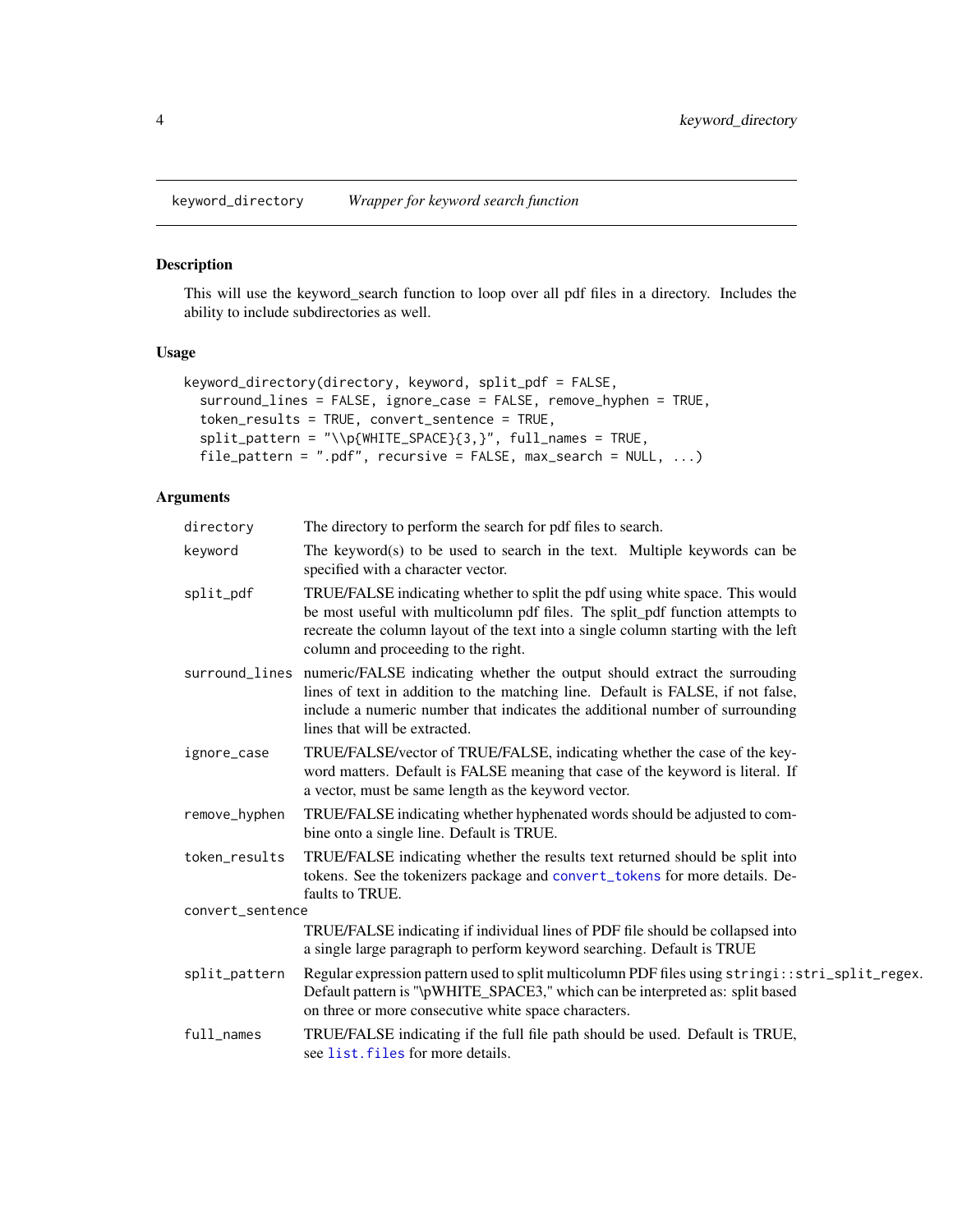#### <span id="page-4-0"></span>keyword\_search 5

| file_pattern | An optional regular expression to select specific file names. Only files that match<br>the regular expression will be searched. Defaults to all pdfs, i.e. ".pdf". See<br>list. files for more details. |
|--------------|---------------------------------------------------------------------------------------------------------------------------------------------------------------------------------------------------------|
| recursive    | TRUE/FALSE indicating if subdirectories should be searched as well. Default<br>is FALSE, see list. files for more details.                                                                              |
| max_search   | An optional numeric vector indicating the maximum number of pdfs to search.<br>Will only search the first n cases.                                                                                      |
| $\cdot$      | token_function to pass to convert_tokens function.                                                                                                                                                      |

#### Value

A tibble data frame that contains the keyword, location of match, the line of text match, and optionally the tokens associated with the line of text match. The output is combined (row binded) for all pdf input files.

#### Examples

```
# find directory
directory <- system.file('pdf', package = 'pdfsearch')
# do search over two files
keyword_directory(directory,
      keyword = c('repeated measures', 'measurement error'),
      surround_lines = 1, full_names = TRUE)
# can also split pdfs
keyword_directory(directory,
      keyword = c('repeated measures', 'measurement error'),
      split_pdf = TRUE, remove_hyphen = FALSE,
      surround_lines = 1, full_names = TRUE)
```
keyword\_search *Search a pdf file for keywords*

#### Description

This uses the pdf\_text from the pdftools package to perform keyword searches. Keyword locations indicating the line of the text as well as the page number that the keyword is found are returned.

#### Usage

```
keyword_search(x, keyword, path = FALSE, split_pdf = FALSE,
  surround_lines = FALSE, ignore_case = FALSE, remove_hyphen = TRUE,
  token_results = TRUE, heading_search = FALSE, heading_args = NULL,
  convert_sentence = TRUE, split_pattern = "\\p{WHITE_SPACE}{3,}",
  ...)
```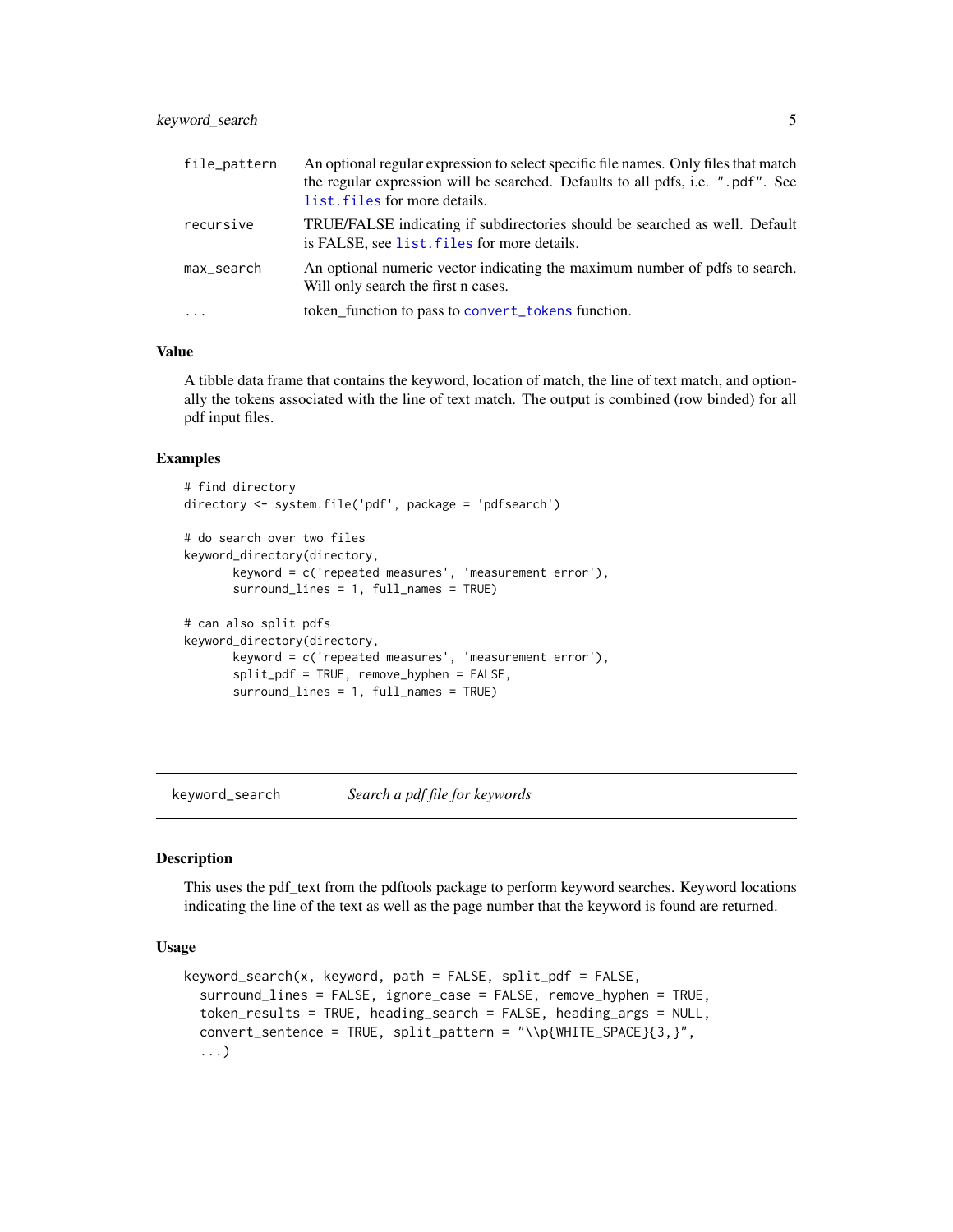#### <span id="page-5-0"></span>Arguments

|                  | X             | Either the text of the pdf read in with the pdftools package or a path for the<br>location of the pdf file.                                                                                                                                                                                  |
|------------------|---------------|----------------------------------------------------------------------------------------------------------------------------------------------------------------------------------------------------------------------------------------------------------------------------------------------|
|                  | keyword       | The keyword(s) to be used to search in the text. Multiple keywords can be<br>specified with a character vector.                                                                                                                                                                              |
|                  | path          | An optional path designation for the location of the pdf to be converted to text.<br>The pdftools package is used for this conversion.                                                                                                                                                       |
|                  | split_pdf     | TRUE/FALSE indicating whether to split the pdf using white space. This would<br>be most useful with multicolumn pdf files. The split_pdf function attempts to<br>recreate the column layout of the text into a single column starting with the left<br>column and proceeding to the right.   |
|                  |               | surround_lines numeric/FALSE indicating whether the output should extract the surrouding<br>lines of text in addition to the matching line. Default is FALSE, if not false,<br>include a numeric number that indicates the additional number of surrounding<br>lines that will be extracted. |
|                  | ignore_case   | TRUE/FALSE/vector of TRUE/FALSE, indicating whether the case of the key-<br>word matters. Default is FALSE meaning that case of the keyword is literal. If<br>a vector, must be same length as the keyword vector.                                                                           |
|                  | remove_hyphen | TRUE/FALSE indicating whether hyphenated words should be adjusted to com-<br>bine onto a single line. Default is TRUE.                                                                                                                                                                       |
|                  | token_results | TRUE/FALSE indicating whether the results text returned should be split into<br>tokens. See the tokenizers package and convert_tokens for more details. De-<br>faults to TRUE.                                                                                                               |
|                  |               | heading_search TRUE/FALSE indicating whether to search for headings in the pdf.                                                                                                                                                                                                              |
|                  | heading_args  | A list of arguments to pass on to the heading_search function. See heading_search<br>for more details on arguments needed.                                                                                                                                                                   |
| convert_sentence |               |                                                                                                                                                                                                                                                                                              |
|                  |               | TRUE/FALSE indicating if individual lines of PDF file should be collapsed into<br>a single large paragraph to perform keyword searching. Default is TRUE                                                                                                                                     |
|                  | split_pattern | Regular expression pattern used to split multicolumn PDF files using stringi::stri_split_regex.<br>Default pattern is "\pWHITE_SPACE3," which can be interpreted as: split based<br>on three or more consecutive white space characters.                                                     |
|                  | .             | token_function to pass to convert_tokens function.                                                                                                                                                                                                                                           |

#### Value

A tibble data frame that contains the keyword, location of match, the line of text match, and optionally the tokens associated with the line of text match.

#### Examples

```
file <- system.file('pdf', '1501.00450.pdf', package = 'pdfsearch')
keyword_search(file, keyword = c('repeated measures', 'mixed effects'),
 path = TRUE)
```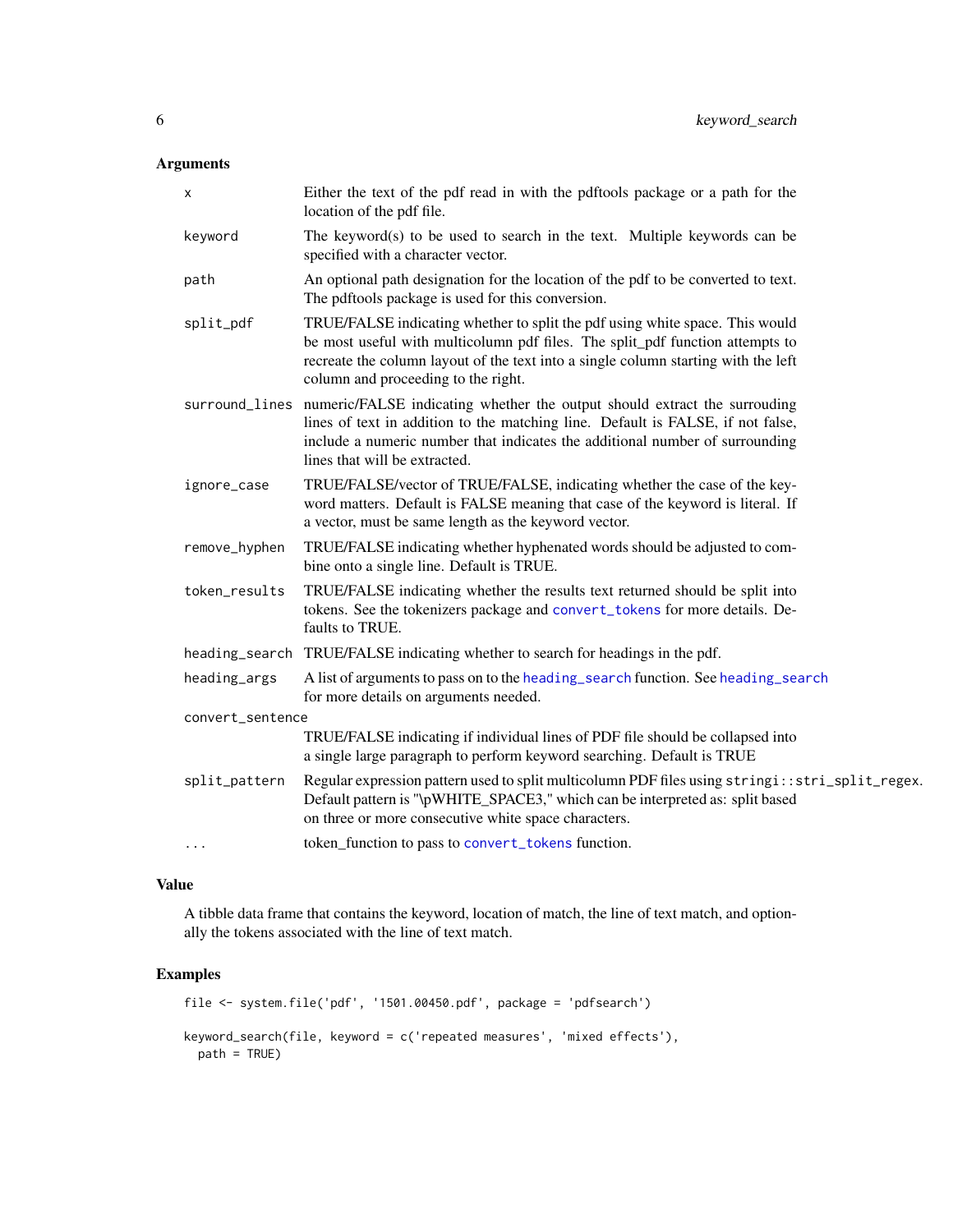```
# Add surrounding text
keyword_search(file, keyword = c('variance', 'mixed effects'),
  path = TRUE, surround_lines = 1)
# split pdf
keyword_search(file, keyword = c('repeated measures', 'mixed effects'),
  path = TRUE, split_pdf = TRUE, remove_hyphen = FALSE)
```
run\_shiny *Run Shiny Application Demo*

#### Description

Function runs Shiny Application Demo

#### Usage

run\_shiny()

#### Details

This function does not take any arguments and will run the Shiny Application. If running from RStudio, will open the application in the viewer, otherwise will use the default internet browser.

#### Examples

run\_shiny()